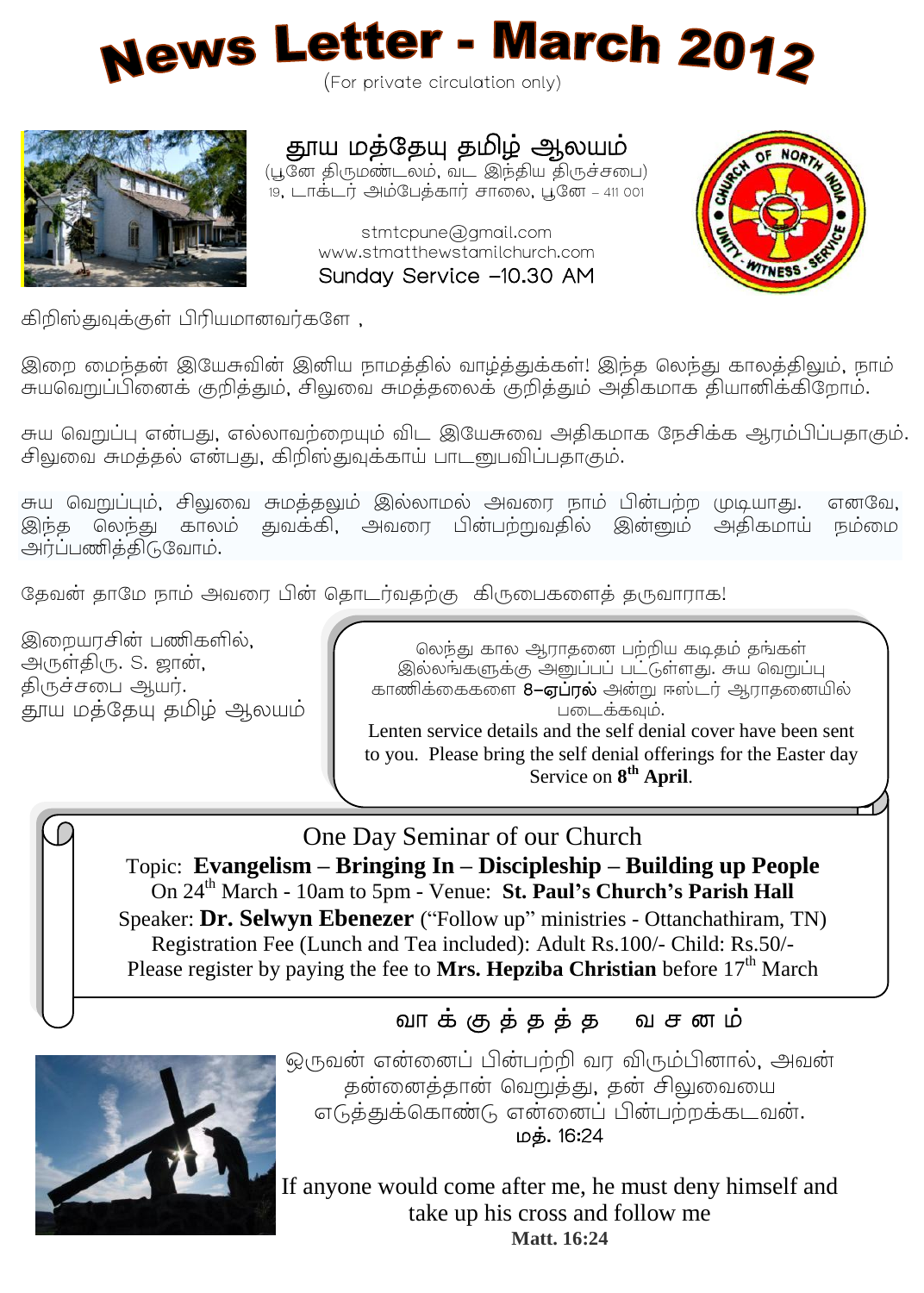### **Sermon Topics -**

**04th March 2012** 5 Sunday before Easter

**11th March 2012** 4 Sunday before Easter

**18th March 2012** 3 Sunday before Easter

#### **25th March 2012** 2 Sunday before Easter

# **Birthday Wishes! -** பிறந்த நாள் வாழ்த்துக்கள்!

2<sup>nd</sup> Mr. T. Vijayan 4<sup>th</sup> Mr. Allan Pillai th Mr. Samuel Swami Pillai 9<sup>th</sup> Mr. Moses Devasudan  $10^{th}$  Mr. Lawrence Joseph th Miss. Shekianah Jemimma th Rev. C. Asir Selvaraj th Mr. Stanley Daniel th Master Kevin Paul th Mrs. Nagomi Arun th Mr. Johnson Gabriel th Miss. Dollie Vijayan

16<sup>th</sup> Mrs. Johnsy Bestus 18<sup>th</sup> Mr. Jayakumar Paul 18<sup>th</sup> Mast. Juan Harold 19th Mrs. Santha Kumari Silvister 20<sup>th</sup> Miss. Rithika Matthew Manoharan 21<sup>st</sup> Mr. Arul Chelliah 22nd Miss. Rupavathi Kohlhoff 23rd Mr. Sudhakar Samuel Chandran 23rd Master Alan Felix Priyan 24<sup>th</sup> Mrs. Jasmine Joseph

 $24<sup>th</sup>$ . Mrs. Shraddha Wilson 25<sup>th</sup> Mr.Kevin Shelton 25<sup>th</sup> Miss. Joanna Benielrai 25<sup>th</sup> Mrs. Jacinth Anandh 27<sup>th</sup> Miss. Preethi Ani Sharon Pillai 28th Mrs. Pushpa E. Chinappa 31<sup>st</sup> Miss V. Harini



# $W$ edding Anniversary Wishes! - திருமண நாள் வாழ்த்துக்கள்!

6 th Mr. & Mrs. Swami Pillai



### **Important days of this month -**

# **Mission Field Reports -**

- **(1) FMPB:** Praising Points: Gospel announced in 2 new villages. Special night prayer in Vangani village; Mothiram Bai got his eye sight restored by Prayer; Sunday service started in Barwadpada Village; Dev Bhai was protected from the snake bite; Raveena Bhai and Sudham Bhai got healing by prayer. Pray For: Laximan Bhai's eye sight; Reena, Bhauv Bhai, Rathi Ben, Suresh Krishna Bhai to get healing from their chest pain; Kalpana Bhai's stomach Pain; To resume Day care centre; Kids in Children Home .
- **(2) VISHWAVANI:** Pray for Salvation of Bro Talaji Supekar and Digambar Adhav; Sis Mamta Kedge to grow in faith; Bro Balu Kedge and Sis Maya Kedge to attend Prayer meetings. Praise for: Bro Appa Jalindar and Dada Kendge is growing in faith; Bro Rajkiran Adhav's good health; Bro Anand Sasane was healed from fever through prayer.

**Jesus the Messiah accepted suffering according to his Father's will, and calls his disciples to follow him;** Psalm 109.1-5; 21-31; Exodus 3.1-12; 2 Cor. 11.21b-31(or) Hebrew 11.23-27.

**The transfiguration reveals the true glory and authority of Jesus, the Son of God**; Psalm 97; Exodus 34.29-35; 2 Peter 1.13- 19.

**True greatness is shown in humble service and self sacrifice;**  Psalm 123; Numbers 12.1-8; 1 Corinthians 4.6-21; Mark 10.35-45 **The wisdom and power of God are most clearly revealed in the 'weakness' and 'foolishness' of the cross.** Psalm 31.1-16; Isaiah 44.24-28; 1 Cor 1.18-25.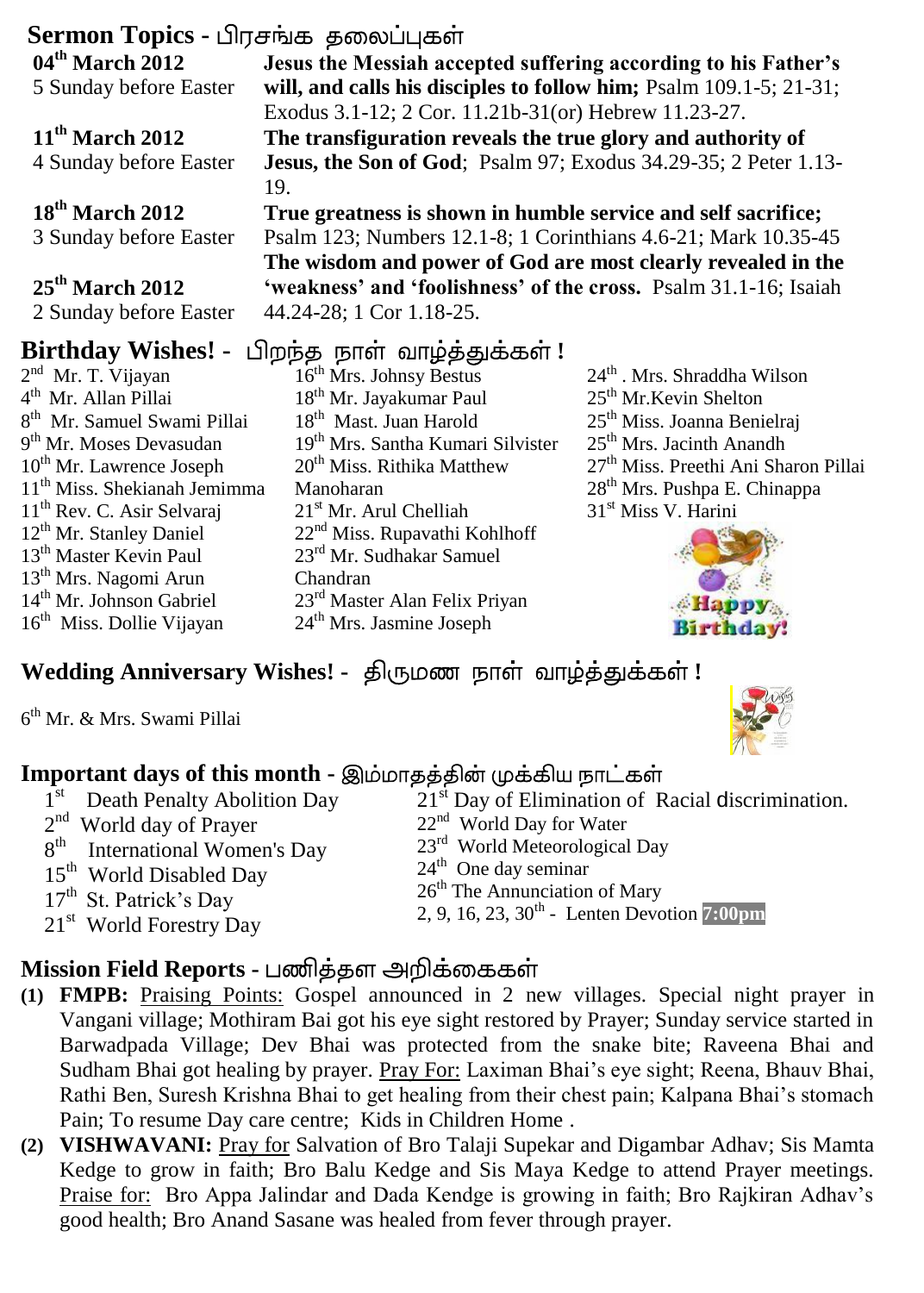### **Sermon Topics - பிரசங்க தலைப்புகள் Jesus the Messiah accepted suffering according to his Father's**

**04th March 2012** 5 Sunday before Easter

**11th March 2012**

4 Sunday before Easter

### **18th March 2012** 3 Sunday before Easter

#### **25th March 2012** 2 Sunday before Easter

# **Birthday Wishes! -** பிறந்த நாள் வாழ்த்துக்கள்!

19.

- 2<sup>nd</sup> Mr. T. Vijayan 4<sup>th</sup> Mr. Allan Pillai 8 th Mr. Samuel Swami Pillai 9<sup>th</sup> Mr. Moses Devasudan  $10^{th}$  Mr. Lawrence Joseph 11th Miss. Shekianah Jemimma 11th Rev. C. Asir Selvaraj 12th Mr. Stanley Daniel 13th Master Kevin Paul 13th Mrs. Nagomi Arun 14th Mr. Johnson Gabriel 16th Miss. Dollie Vijayan
- 16<sup>th</sup> Mrs. Johnsy Bestus 18<sup>th</sup> Mr. Jayakumar Paul 18<sup>th</sup> Mast. Juan Harold 19th Mrs. Santha Kumari Silvister 20<sup>th</sup> Miss. Rithika Matthew Manoharan 21<sup>st</sup> Mr. Arul Chelliah 22nd Miss. Rupavathi Kohlhoff 23rd Mr. Sudhakar Samuel Chandran 23rd Master Alan Felix Priyan 24<sup>th</sup> Mrs. Jasmine Joseph

**will, and calls his disciples to follow him;** Psalm 109.1-5; 21-31;

**True greatness is shown in humble service and self sacrifice;**  Psalm 123; Numbers 12.1-8; 1 Corinthians 4.6-21; Mark 10.35-45 **The wisdom and power of God are most clearly revealed in the 'weakness' and 'foolishness' of the cross.** Psalm 31.1-16; Isaiah

Exodus 3.1-12; 2 Cor. 11.21b-31(or) Hebrew 11.23-27. **The transfiguration reveals the true glory and authority of Jesus, the Son of God**; Psalm 97; Exodus 34.29-35; 2 Peter 1.13-

> $24<sup>th</sup>$ . Mrs. Shraddha Wilson 25<sup>th</sup> Mr.Kevin Shelton 25<sup>th</sup> Miss. Joanna Benielrai 25<sup>th</sup> Mrs. Jacinth Anandh 27<sup>th</sup> Miss. Preethi Ani Sharon Pillai 28th Mrs. Pushpa E. Chinappa 31<sup>st</sup> Miss V. Harini



# $W$ edding Anniversary Wishes! - திருமண நாள் வாழ்த்துக்கள்!

44.24-28; 1 Cor 1.18-25.

6 th Mr. & Mrs. Swami Pillai



# **Important days of this month -**

| 1 <sup>st</sup> Death Penalty Abolition Day | 21 <sup>st</sup> Day of Elimination of Racial discrimination. |
|---------------------------------------------|---------------------------------------------------------------|
| $2nd$ World day of Prayer                   | $22nd$ World Day for Water                                    |
| 8 <sup>th</sup> International Women's Day   | 23 <sup>rd</sup> World Meteorological Day                     |
| 15 <sup>th</sup> World Disabled Day         | $24th$ One day seminar                                        |
| $17th$ St. Patrick's Day                    | $26th$ The Annunciation of Mary                               |
| 21 <sup>st</sup> World Forestry Day         | 2, 9, 16, 23, $30^{\text{th}}$ - Lenten Devotion 7:00pm       |

# **Mission Field Reports -**

- **(3) FMPB:** Praising Points: Gospel announced in 2 new villages. Special night prayer in Vangani village; Mothiram Bai got his eye sight restored by Prayer; Sunday service started in Barwadpada Village; Dev Bhai was protected from the snake bite; Raveena Bhai and Sudham Bhai got healing by prayer. Pray For: Laximan Bhai's eye sight; Reena, Bhauv Bhai, Rathi Ben, Suresh Krishna Bhai to get healing from their chest pain; Kalpana Bhai's stomach Pain; To resume Day care centre; Kids in Children Home .
- **(4) VISHWAVANI:** Pray for Salvation of Bro Talaji Supekar and Digambar Adhav; Sis Mamta Kedge to grow in faith; Bro Balu Kedge and Sis Maya Kedge to attend Prayer meetings. Praise for: Bro Appa Jalindar and Dada Kendge is growing in faith; Bro Rajkiran Adhav's good health; Bro Anand Sasane was healed from fever through prayer.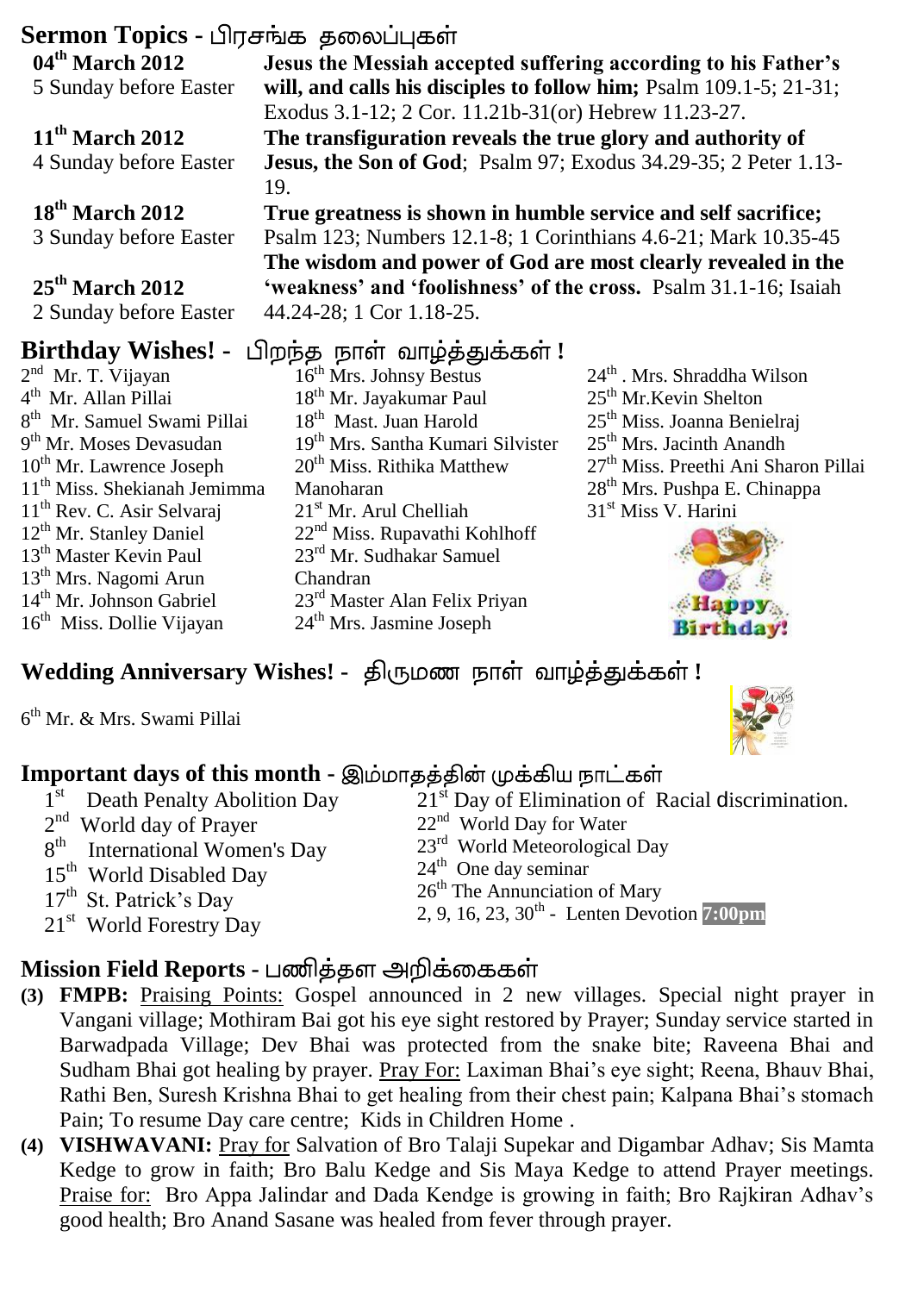- **(5) GEMS:** Praising Points: God answered to our prayer for the P.A. System to be used in our meetings; Bilwadi Church anniversary Program – Children in this church are growing in faith. Pray for: For the comfort of Sis. Shilpa Pokhalekar, our fellow missionary, who lost her younger brother; To get contacts to start new P.P. in Sarud and Shimpe; For Z.P. elections for God chosen and God fearing people to come in authority.
- **(6) MVM:** Praising Points: Ten members confessed their sins during the bible study in Warugaon village; a new village Nagpali visited; Bible study conducted every Wednesday. Pray for: Plese pray for MVM ministries.

| <b>Cottage Prayer Meetings - Every Saturday 7PM to 8PM</b> |                                       |
|------------------------------------------------------------|---------------------------------------|
| To schedule the cottage prayer meeting at your             | இக்கூட்டங்களை உங்கள் வீட்டில் ஒழுங்கு |
| house, kindly contact the Pastor.                          | செய்ய தயவு செய்து போதகரை அணுகவும்.    |

### **Bible Quiz -**

 /e-mail **18th March 2012** விடைகள் வசன ஆகாரக்குடன் இருக்க வேண்டும். முழு வசனக்தையும் எழுகாமல் பகிலை மட்டும் எழுதவும். ஒரு கேள்விக்கு ஒரு பதில் மட்டும் எழுத வேண்டும்.

#### **To answer in English, please refer New International Version Bible**

(1). Why did God move the heart of Cyrus? (2) Who is Mithredath? (3) How many thousand drachmas of gold came as the freewill offerings toward the rebuilding of the house of God? (4) Who is Jeshua? (5) Which month people began to offer burnt offerings to the Lord? (6) Who sang to the Lord as the following "He is good; his love to Israel endures forever"? (7) Who wept when they saw the foundation of this temple being laid? (8) Who came to Zerubbabel, when they heard that the exiles were building a temple for the Lord? (9) When was the accusation lodged against the people of Judah and Jerusalem? (10) What did Sheshbazzar do in Jerusalem? (1) எதனால் கர்த்தர் பெர்சியாவின் ராஜாவாகிய கோரேசின் ஆவியை ஏவினார்? (2) மிக்கிரேகாக் யார்? (3) தேவனுடைய ஆலயத்தை அதின் ஸ்தானத்திலே எடுப்பிக்கும்படிக்கு, அதற்காக திருப்பணிப் பொக்கிஷத்திற்கு மன உற்சாகமாய் எவ்வளவு ஆயிரம் காணிக்கைகளைக் கொடுத்தார்கள்? (4) யெசுவா யார்? (5) எந்த மாதத்தில் கர்த்தருக்குச் சர்வாங்க தகனபலிகளைச் செலுத்தத் கொடங்கினார்கள்?  $(6)$ "கர்க்கர் நல்லவர். இஸ்ரவேலின்மேல் அவருடைய கிருடை என்றுமுள்ளது" என்று அவரைப் புகழ்ந்து துதித்தவர்கள் யார்? (7) யார் இந்த ஆலயத்துக்குத் தங்கள் கண்களுக்கு முன்பாக அஸ்திபாரம் போடப்படுகிறதைக் கண்டபோது, மகா சத்தமிட்டு அழுதார்கள்? (8) சிறையிருப்பிலிருந்து வந்த ஜனங்கள் இஸ்ரவேலின் தேவனாகிய கர்த்தருக்கு<br>ஆலயக்கைக் கட்டுகிறார்களென்று கேள்விப்பட்டபோது யார் செருபாபேலிடக்துக்கு ஆலயத்தைக் செருபாபேலிடத்துக்கு வந்கார்கள்?  $(9)$ எப்பொடிகு யூதாவிலும் எருசலேமிலும் குடியிருக்கிறவர்களுக்கு விரோதமாகப் பிரியாது எழுதினார்கள்? (10) செஸ்பாத்சார் எருசலேமுக்கு செய்தது என்ன?

# **EZRA –**

The book of Ezra is a sequel to Chronicles, describing the return of some of the Jewish exiles from Babylon and the restoration of life and worship in Jerusalem. These events are presented in the following stages: (1) The first group of Jewish exiles returns from Babylonia at the order of Cyrus, the Persian emperor. (2) The Temple is rebuilt and dedicated and the worship of God restored in Jerusalem. (3) Years later another group of Jews returns to Jerusalem under the leadership of Ezra, an expert in the Law of God, helps the people reorganize their religious and social life in order to safeguard the spiritual heritage of Israel.

எஸ்றா புத்தகமானது நாளாகமத்தின் தொடர்ச்சியாக, யூதர்கள் பாபிலோன் தேசத்திலிருந்து எருசலேமிற்கு திரும்புவதை மூன்று பாகமாக விவரிக்கிறது. (1) பெர்சிய மன்னரான சைரஸின் ஆணையினால், யூதர்களில் ஒரு குழு எருசலேம் திரும்புதல் (2) எருசலேம் தேவாலயம் மீண்டும் கட்டப்பட்டு, வழிபாடு, தொடங்கப்படுதல் (3) சில வருடங்களுக்குப் பின்பு, சட்ட வல்லுனரான எஸ்றாவின் தலைமையில் மற்றும் ஒரு எருசலேம் திரும்புதல் மற்றும் அவர்களது ஆவிக்குரிய .<br>மற்றும் சமுகாய அமைப்பகள் லெற்கு படுக்கப்படுகல்.